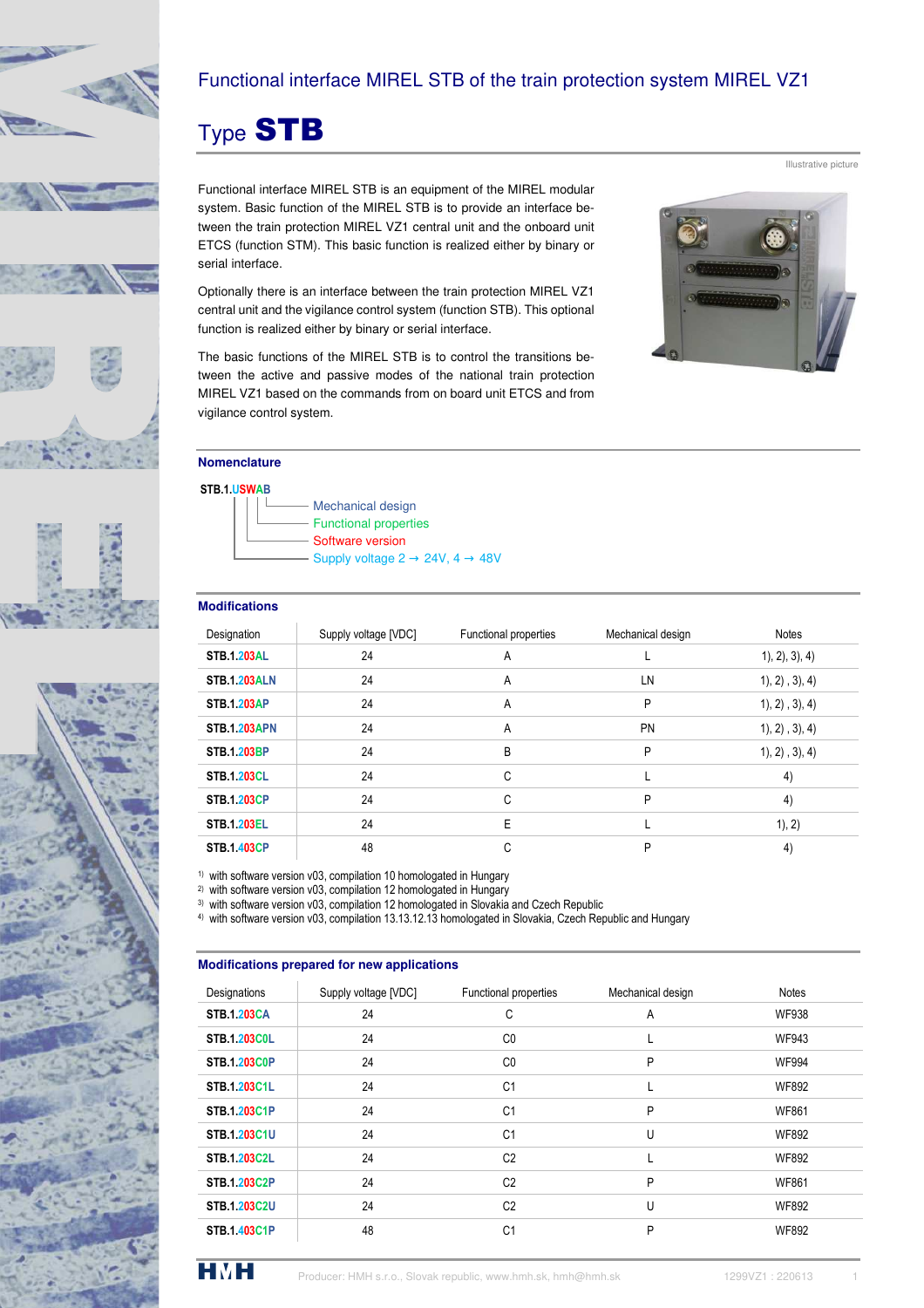## **Mechanical design**

| Designation | Dimensions [mm]<br>WxHxD | Construction<br>system | Assembly     | IP rating <sup>1)</sup> | Weight (Max)<br>[kg] | <b>Holder ARMBBL</b> |
|-------------|--------------------------|------------------------|--------------|-------------------------|----------------------|----------------------|
|             | 130 x 105 x 228          | <b>BOXTUG</b>          | left         | <b>IP40</b>             | 1,7                  |                      |
| P           | 130 x 105 x 228          | <b>BOXTUG</b>          | right        | IP <sub>40</sub>        | 1,7                  |                      |
| LN          | 130 x 105 x 228          | <b>BOXTUG</b>          | left         | <b>IP40</b>             | 2,3                  | $\checkmark$         |
| <b>PN</b>   | 130 x 105 x 228          | <b>BOXTUG</b>          | right        | IP <sub>40</sub>        | 2,3                  | $\checkmark$         |
| A           | 198 x 132 x 268          | BOXU <sup>3</sup>      | Not embedded | IP20 <sup>2</sup>       | 2,2                  |                      |
| в           | 198 x 132 x 303          | BOXU <sup>3</sup>      | embedded     | IP20 <sup>2</sup>       | 2.4                  |                      |
| U           | 129 x 132 x 227          | <b>BOXKOG</b>          |              | <b>IP40</b>             | 1,9                  |                      |

1) IP rating when connectors are assembled

2) possibility of increasing IP to IP30 according to document 1975M 3) modifications with functional properties **B** and **D** are not available in this construction system

#### **Functional properties**

| Designation    | <b>Binary interface</b> | Type of serial      | Principal            | Additional           | Extending    | Scope of use         |                      |                      |
|----------------|-------------------------|---------------------|----------------------|----------------------|--------------|----------------------|----------------------|----------------------|
|                | version                 | interface           | functions            | functions            | functions    | <b>LS</b>            | <b>EVM</b>           | <b>SHP</b>           |
| A              | A                       |                     | $\blacktriangledown$ |                      |              | $\checkmark$         | $\blacktriangledown$ |                      |
| A <sub>1</sub> | A                       | <b>MVB</b>          | $\checkmark$         | $\blacktriangledown$ |              | $\blacktriangledown$ | $\checkmark$         |                      |
| B              | B                       |                     | $\blacktriangledown$ |                      |              | $\blacktriangledown$ | $\checkmark$         |                      |
| C              | C                       | <b>MVB</b>          | $\blacktriangledown$ | $\blacktriangledown$ |              | $\blacktriangledown$ | $\blacktriangledown$ | $\checkmark$         |
| C <sub>0</sub> | C                       |                     | $\blacktriangledown$ |                      |              | $\blacktriangledown$ | $\checkmark$         | $\checkmark$         |
| C <sub>1</sub> | C                       | $MVB$ <sup>1)</sup> | $\checkmark$         | $\checkmark$         | $\checkmark$ | $\blacktriangledown$ | $\blacktriangledown$ | $\blacktriangledown$ |
| C <sub>2</sub> | C                       |                     | $\checkmark$         | $\checkmark$         | $\checkmark$ | $\checkmark$         | $\checkmark$         | $\checkmark$         |
| D              | B                       | RS422 / RS485       | $\checkmark$         | $\checkmark$         |              | $\checkmark$         | $\checkmark$         |                      |
| E              |                         | <b>MVB</b>          | $\checkmark$         | $\checkmark$         |              | $\checkmark$         | $\checkmark$         | $\checkmark$         |
| F              |                         | <b>RS422 / CAN</b>  | $\checkmark$         | $\checkmark$         |              | $\checkmark$         | $\checkmark$         | $\checkmark$         |

<sup>1)</sup> interface version 02 and higher

## **Overview of functions**

| Group                              | <b>ID</b> functions | Description                                                              |
|------------------------------------|---------------------|--------------------------------------------------------------------------|
| Principal functions                | f STM               | Function of STM mode control                                             |
|                                    | f STB               | Function of vigilance supervision mode control                           |
| Additional functions <sup>1)</sup> | f COM-JRU           | Function of communication with recording device                          |
|                                    | f COM-SPD           | Function of data transfer between on-board terminal and/or MIREL systems |
| Extending functions <sup>1)</sup>  | f MS                | Interconnection of 2 MIREL STB ports in master / slave mode              |

1) functions can be implemented solely by means of a serial interface

#### **Binary interface version**

| Version | Connector quantity and type | Ability to carry out functions | Permitted range of use |
|---------|-----------------------------|--------------------------------|------------------------|
|         | 1x D-SUB37                  | f STM and f STB                | LS. EVM                |
|         | 2x D-SUB37                  | f STM and f STB                | LS. EVM                |
|         | 1x D-SUB37                  | f STM and f STB                | LS, EVM, SHP           |







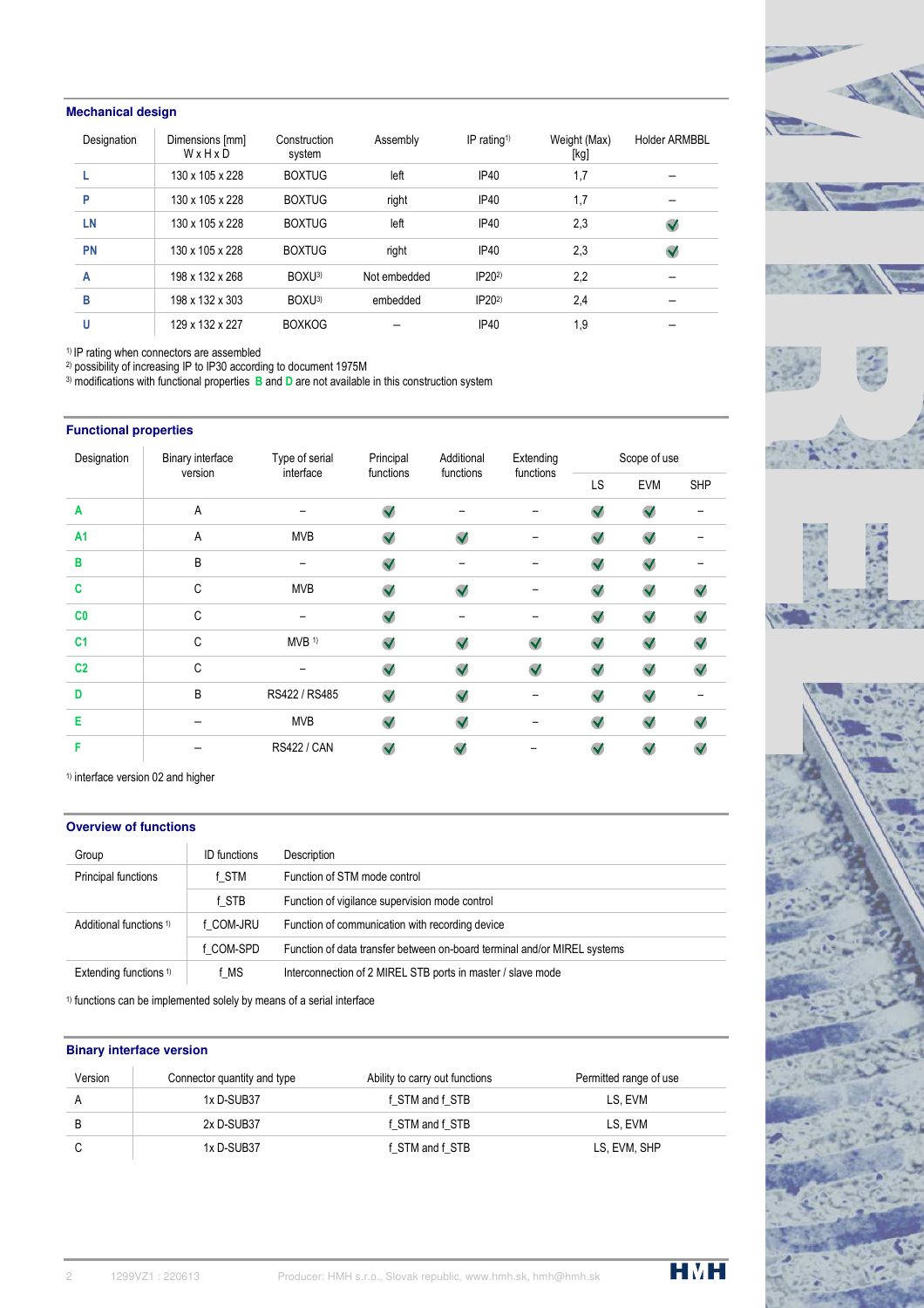

## **Specification**

Catalogue sheet was prepared based on the following specifications:

| Number  | Version | Title                                 |
|---------|---------|---------------------------------------|
| 257VZ1  | 211203  | MIREL VZ1 Technical conditions        |
| 1357VZ1 | 211221  | MIREL STB Technical conditions        |
| 1068M   | 170516  | <b>BOXTUG Installation conditions</b> |
| 1975M   | 161208  | BOXU.2 Installation conditions        |
| 2468M   | 191016  | <b>BOXKOG Installation conditions</b> |

## **Usage**

MIREL VZ1 – train protection